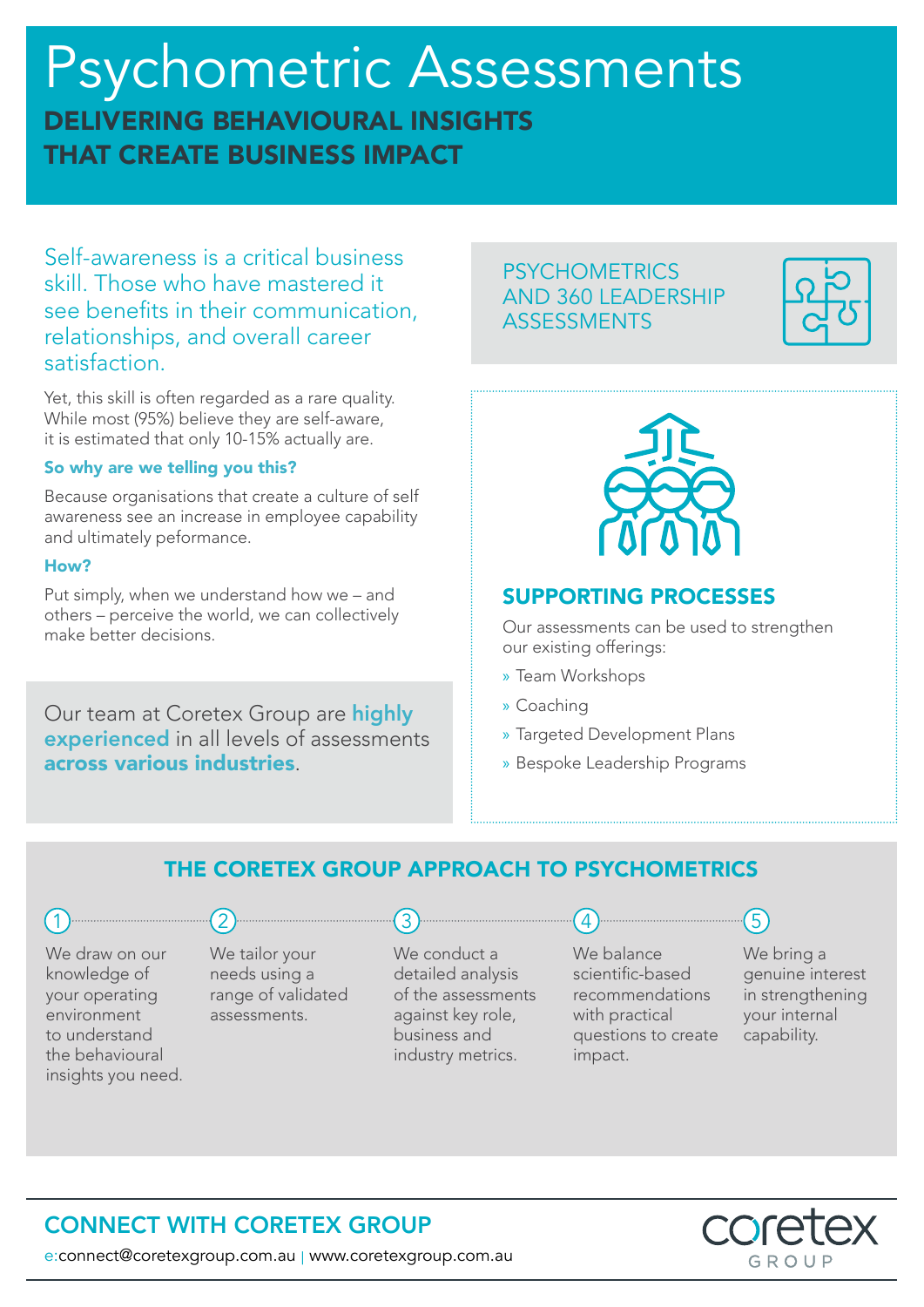# Psychometric Assessments DELIVERING BEHAVIOURAL INSIGHTS THAT CREATE BUSINESS IMPACT

"At Coretex Group, we believe that human energy is one of the most powerful forces – when focused, it can achieve remarkable things."

#### What is the value of psychometric assessments?

Psychometrics provide a common language that employees can use to explore their individual characteristics. This knowledge lays the foundation for improved performance in a variety of contexts. Whether it's employee selection, individual development, or team performance, these behavioural insights can be applied in myriad ways to create business impact.



### **SELECTION**

Selecting the best person for the job need not be a game of chance. Psychometric assessments help bring objectivity to your decisions. They can determine a candidate's capabilities, preferences, and suitability for the role and organisation. These insights can be applied to develop targeted interview questions to best inform your selection decisions.



#### DEVELOPMENT

Your employees are the heartbeat of your organisation; their efforts sustain your mission. So how can you strengthen this? The answer lies in cultivating a learning mindset. The best learning cultures are underpinned by an emphasis on self-awareness and feedback. Be it strengths, blind spots, or areas for improvement, psychometrics provide an objective language through which to openly explore these characteristics.



### TEAM BUILDING

Have you ever heard the phrase "The 8 best don't make the best 8"? Whether its personality differences, individual or collective blind spots, team dynamics have the potential to hinder performance. Psychometrics harness the power of collective knowledge to discover a team's unique formula to productively communicate and collaborate.

### TALK TO OUR TEAM AT CORETEX GROUP ABOUT STRENGTHENING YOUR USE OF ASSESSMENTS

## CONNECT WITH CORETEX GROUP



e:connect@coretexgroup.com.au | www.coretexgroup.com.au